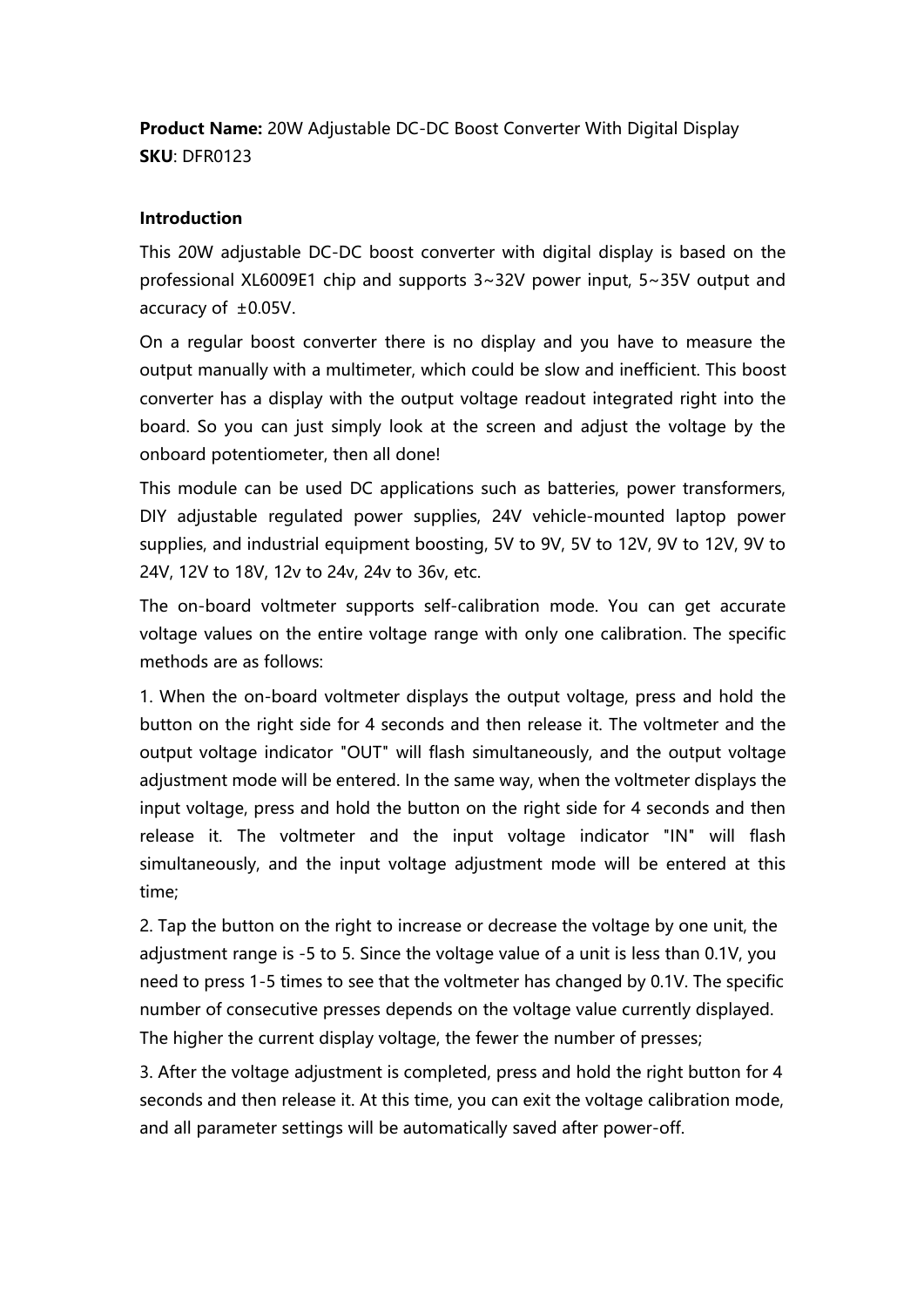## **Feature**

- Wide input voltage 3V~32V (boost works normally when below 5V, but the digital tube does not work), the best working voltage range is 5~32V;
- Wide boost output voltage 5V~35V;
- Built-in 4A high-efficiency MOSFET switch tube, making the efficiency up to 94%; (LM2577 current is only 3A)
- With a high switching frequency of 400KHz, a small-capacity filter capacitor can be used to achieve very good results, with small ripple and small size. (LM2577 frequency is only 50KHz)
- With power indicator
- With voltmeter display and the voltmeter can be self-calibrated. Using a more advanced voltage microprocessor, with a range of 0~35V and a deviation of 0.05V. (Note: To ensure the accuracy of the voltmeter, please ensure that the input voltage is above 4.5V)
- Tap the button to switch between measuring input or output voltage, and there is an indicator light to show which voltage is being measured, and the setting is saved, even if the power is restarted after turned off.
- The voltmeter can be turned off by tapping the button on the left when it is not needed to display.
- With terminal blocks, easy to use without soldering, and the welding wire connection points are reserved.
- Overheat protection and short circuit protection functions.
- The output current is 4A, and it is recommended to use within 2A. It is necessary to strengthen heat dissipation when using a high current.
- The output power is 20W, please strengthen the heat dissipation if it exceeds 15W

# **Specification**

- Input Voltage: 3V-32V (under 5V, the digital display does not work), the best working voltage is 5V-32V
- Output Voltage: 5V-35V
- **Switching Frequency: 400khz**
- Rectification Method: non-synchronous rectification
- Input Current: 4A (peak), no-load 18mA (5V input, 8V output, no-load less than 18mA.) The higher the voltage, the greater the no-load current
- Conversion Efficiency: 94% (the greater the voltage difference, the lower the efficiency)
- Output Ripple: 50mv (the higher the voltage, the greater the current, the